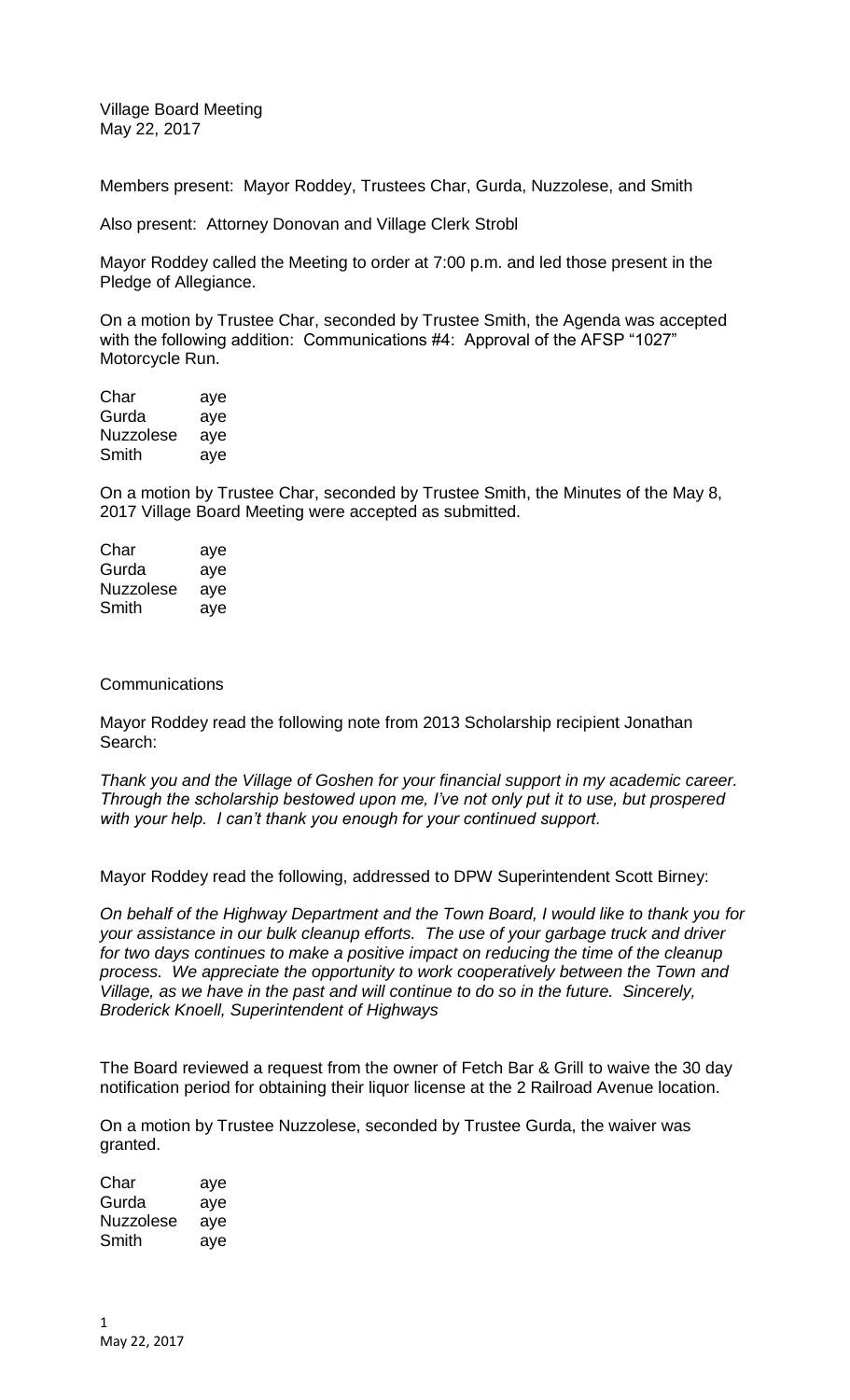Kyle Connors was present to answer questions regarding the  $4<sup>th</sup>$  annual AFSP "1027" Motorcycle Run, to be held Sunday, June 11, 2017.

On a motion by Trustee Gurda, seconded by Trustee Char, the event was approved.

Char aye Gurda aye Nuzzolese aye Smith aye

## Items of Business

On a motion by Trustee Char, seconded by Trustee Smith, bills as examined by members of the Board were approved in accordance with Abstract 2016/2017 number 10, check numbers 12351 through 12476, in the amount of \$169,207.36.

Char aye Gurda aye Nuzzolese aye Smith aye

On a motion by Trustee Char, seconded by Trustee Gurda, Isaac Almodovar is hereby chosen to be the recipient of the Village of Goshen Scholarship for 2017.

This scholarship award, funded from the Orange County Community Development Block Grant Program, is in the amount of \$2000.00.

| Char      | aye |
|-----------|-----|
| Gurda     | aye |
| Nuzzolese | aye |
| Smith     | ave |

## RESOLUTION AUTHORIZING SUBMISSION OF AN APPLICATION TO APPLY FOR AN EMPIRE STATE DEVELOPMENT GRANT

At a Regular Meeting of the Village of Goshen, Orange County, State of New York, held on May 22, 2017, the following resolution was moved by Trustee Char, and seconded by Trustee Nuzzolese:

WHEREAS the Village Board of the Village of Goshen, after due consideration, has determined that it is desirable and in the public interest to support the Village of Goshen in the submittal of an application under the 2017 CFA Empire State Development Grant (ESD); and,

WHEREAS the Project shall be titled "Village of Goshen Prospect Reservoir Water Treatment Facility Project," and include a grant narrative, work plan, and other supporting documents necessary for submission of the application; and

WHEREAS the Village Board is hereby committed to using Municipal funds to provide a local cash match of twenty percent (20%) of the total project cost.